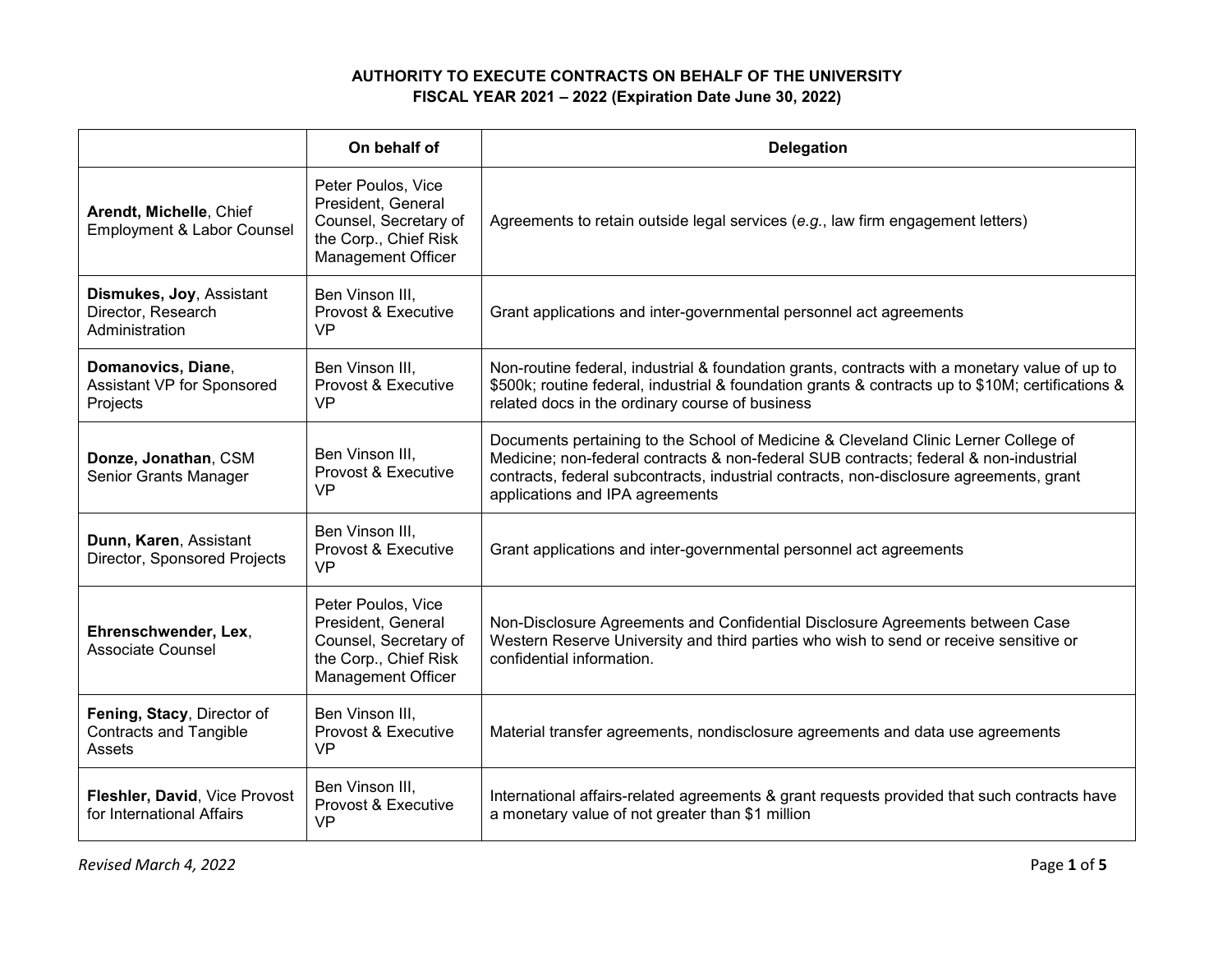| Fogarty, R. Erin, Assistant<br>Dean, SOM, Office of<br><b>Research Administration</b>       | Ben Vinson III,<br>Provost & Executive<br><b>VP</b>                                                                     | Documents pertaining to the School of Medicine & Cleveland Clinic Lerner College of<br>Medicine; federal & non-industrial contracts, federal subcontracts, industrial contracts, non-<br>disclosure agreements, grant applications and IPA agreements                                                                                                          |
|---------------------------------------------------------------------------------------------|-------------------------------------------------------------------------------------------------------------------------|----------------------------------------------------------------------------------------------------------------------------------------------------------------------------------------------------------------------------------------------------------------------------------------------------------------------------------------------------------------|
| Friedman, Amy, Director,<br><b>Office of Continuing Medical</b><br><b>Education for CSM</b> | Ben Vinson III,<br>Provost & Executive<br><b>VP</b>                                                                     | School of Medicine commercial support agreements & grant requests provided that such<br>contracts have a monetary value of not greater than \$100,000                                                                                                                                                                                                          |
| Fulton, Arlishea, Senior<br><b>Counsel and Deputy</b><br>Secretary of the Corporation       | Peter Poulos, Vice<br>President, General<br>Counsel, Secretary of<br>the Corp., Chief Risk<br><b>Management Officer</b> | Agreements to retain outside legal services (e.g., law firm engagement letters)                                                                                                                                                                                                                                                                                |
| Gerson, Stanton, Dean for<br>SOM & SVP for Medical<br>Affairs                               | Eric W. Kaler,<br>President                                                                                             | Contracts related to your scope of responsibility within the University with a monetary value<br>of up to \$3 million                                                                                                                                                                                                                                          |
| Haag, Michael, Executive<br>Director, Technology Mgmt                                       | Ben Vinson III.<br>Provost & Executive<br>VP                                                                            | Contracts with a monetary value of up to \$1M, including industrial contracts, licensing<br>agreements, data use agreements, nondisclosure agreements, patent office forms, material<br>transfer agreements, shareholder agreements and other types of documents associated with<br>CWRU taking equity in a company commercializing CWRU Intellectual Property |
| Halfon, Ellen, Senior<br>Philanthropic Advisor                                              | Eric W. Kaler,<br>President                                                                                             | Documents in connection with the receipt and/or the collection of funds from estates, trusts,<br>etc., that leave money to the University                                                                                                                                                                                                                      |
| Humer, Miro, Interim VP for<br>University Technology and<br>CIO                             | Ben Vinson III,<br>Provost & Executive<br><b>VP</b>                                                                     | Contracts related to your scope of responsibility within the University with a monetary value<br>of up to \$1,000,000                                                                                                                                                                                                                                          |
| Jamieson, Richard, VP of<br><b>Campus Services</b>                                          | John F. Sideras, Sr.,<br><b>Executive Vice</b><br><b>President for Finance</b><br>and CFO                               | Procurement and distribution services contracts with a monetary value of up to \$250,000,<br>and university residential agreements/housing lease agreements                                                                                                                                                                                                    |
| Jankowski, Joseph, Chief<br><b>Innovation Officer</b>                                       | Ben Vinson III,<br>Provost & Executive<br><b>VP</b>                                                                     | Contracts with a monetary value of up to \$1M, including industrial contracts, licensing<br>agrmts, non-disclosure agrmts, patent office forms, and material transfer agrmts                                                                                                                                                                                   |
| Jeffers, Laurel, Senior<br><b>Grants Manager</b>                                            | Ben Vinson III.<br>Provost & Executive<br><b>VP</b>                                                                     | Documents pertaining to the School of Medicine & Cleveland Clinic Lerner College of<br>Medicine; non-federal contracts & non-federal SUB contracts; federal & non-industrial<br>contracts, federal subcontracts, grant applications and IPA agreements                                                                                                         |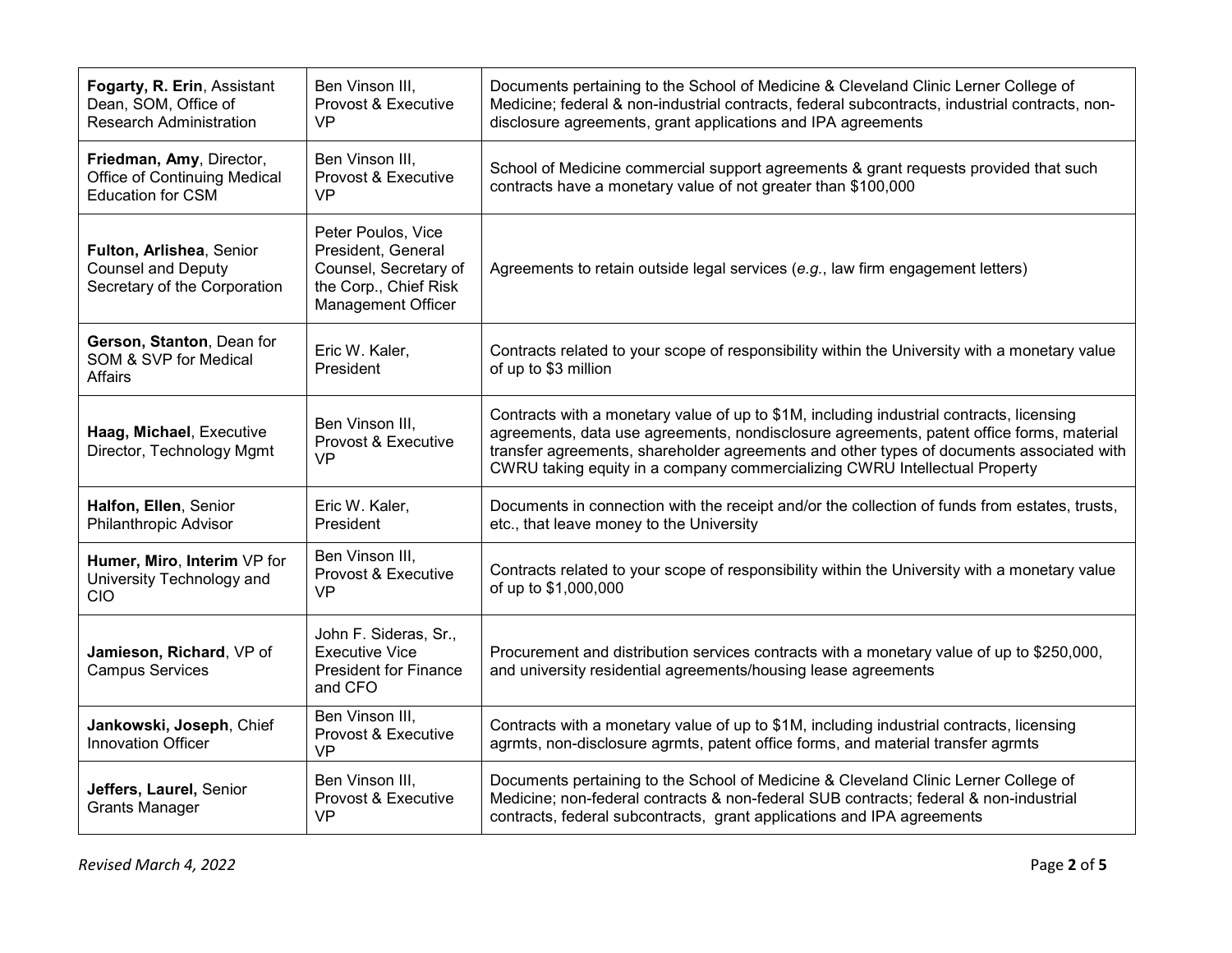| Koch, Peter, Associate<br>Director, Grants & Contracts<br>in MHS for CWRU                                     | John F. Sideras, Sr.,<br><b>Executive Vice</b><br><b>President for Finance</b><br>and CFO                        | Documents pertaining to the MetroHealth System Campus of CWRU as defined in the May<br>1, 2014 affiliation agreement: non-disclosure agreements, grant applications and IPA<br>agreements                                                                                                                                                                                                                                                                                                                                                                                                                                                                                                                                                                                                                                                               |
|---------------------------------------------------------------------------------------------------------------|------------------------------------------------------------------------------------------------------------------|---------------------------------------------------------------------------------------------------------------------------------------------------------------------------------------------------------------------------------------------------------------------------------------------------------------------------------------------------------------------------------------------------------------------------------------------------------------------------------------------------------------------------------------------------------------------------------------------------------------------------------------------------------------------------------------------------------------------------------------------------------------------------------------------------------------------------------------------------------|
| Krantz, Michele, Chief<br>Counsel for Research and<br>Strategic Innovation                                    | Peter Poulos, Vice<br>President, General<br>Counsel, Secretary of<br>the Corp., Chief Risk<br>Management Officer | Agreements to retain outside legal services (e.g., law firm engagement letters)                                                                                                                                                                                                                                                                                                                                                                                                                                                                                                                                                                                                                                                                                                                                                                         |
| Lester, Matthew, Vice Dean<br>for Finance, CSM                                                                | Ben Vinson III,<br>Provost & Executive<br>VP                                                                     | Documents pertaining to the School of Medicine & Cleveland Clinic Lerner College of<br>Medicine; federal & non-industrial contracts, federal subcontracts, industrial contracts, non-<br>disclosure agreements, grant applications and IPA agreements                                                                                                                                                                                                                                                                                                                                                                                                                                                                                                                                                                                                   |
| Lincoff, Gabrielle, Deputy<br><b>General Counsel</b>                                                          | Peter Poulos, Vice<br>President, General<br>Counsel, Secretary of<br>the Corp., Chief Risk<br>Management Officer | Agreements to retain outside legal services (e.g., law firm engagement letters)                                                                                                                                                                                                                                                                                                                                                                                                                                                                                                                                                                                                                                                                                                                                                                         |
| Logio, Lia, Vice Dean for<br><b>Medical Education</b>                                                         | Eric W. Kaler,<br>President                                                                                      | Authority to sign School of Medicine Continuing Medical Education (CME) contracts,<br>provided that such contracts have a monetary value of not greater than One Million Dollars<br>(\$1,000,000); Clinical Affiliation agreements for the Physician Assistant program with private<br>practices (i.e., agreements other than those with the major affiliates); agreements related to<br>the Master of Anesthesia program; and documents pertaining to the School of Medicine<br>Medical Education department for arrangements between the School of Medicine and<br>CCLCM, UH, or MHS, provided that such arrangements have a monetary value of not<br>greater than Two Hundred Fifty Thousand Dollars (\$250,000). This delegation is effective<br>November 1, 2021 through June 30, 2022. It supersedes the delegation to you dated July 1,<br>2021. |
| McBride, Judith, Director of<br>Contracts & Industry<br>Sponsored Agrmts, CSM<br>Office of Grants & Contracts | Ben Vinson III.<br>Provost & Executive<br><b>VP</b>                                                              | Documents pertaining to the School of Medicine: federal and non-industry contracts, federal<br>subcontracts, industry contracts, non-disclosure agreements, grant applications and IPA<br>agreements.                                                                                                                                                                                                                                                                                                                                                                                                                                                                                                                                                                                                                                                   |
| McGuffin-Cawley, James,<br>Interim VP for Research and<br><b>Technology Management</b>                        | Ben Vinson III.<br>Provost & Executive<br><b>VP</b>                                                              | Non-routine contracts (including federal, industrial & foundation grants & contracts) with a<br>monetary value of up to \$500k and routine contracts (including federal, industrial &<br>foundation grants & contracts) with a monetary value up to \$10M                                                                                                                                                                                                                                                                                                                                                                                                                                                                                                                                                                                               |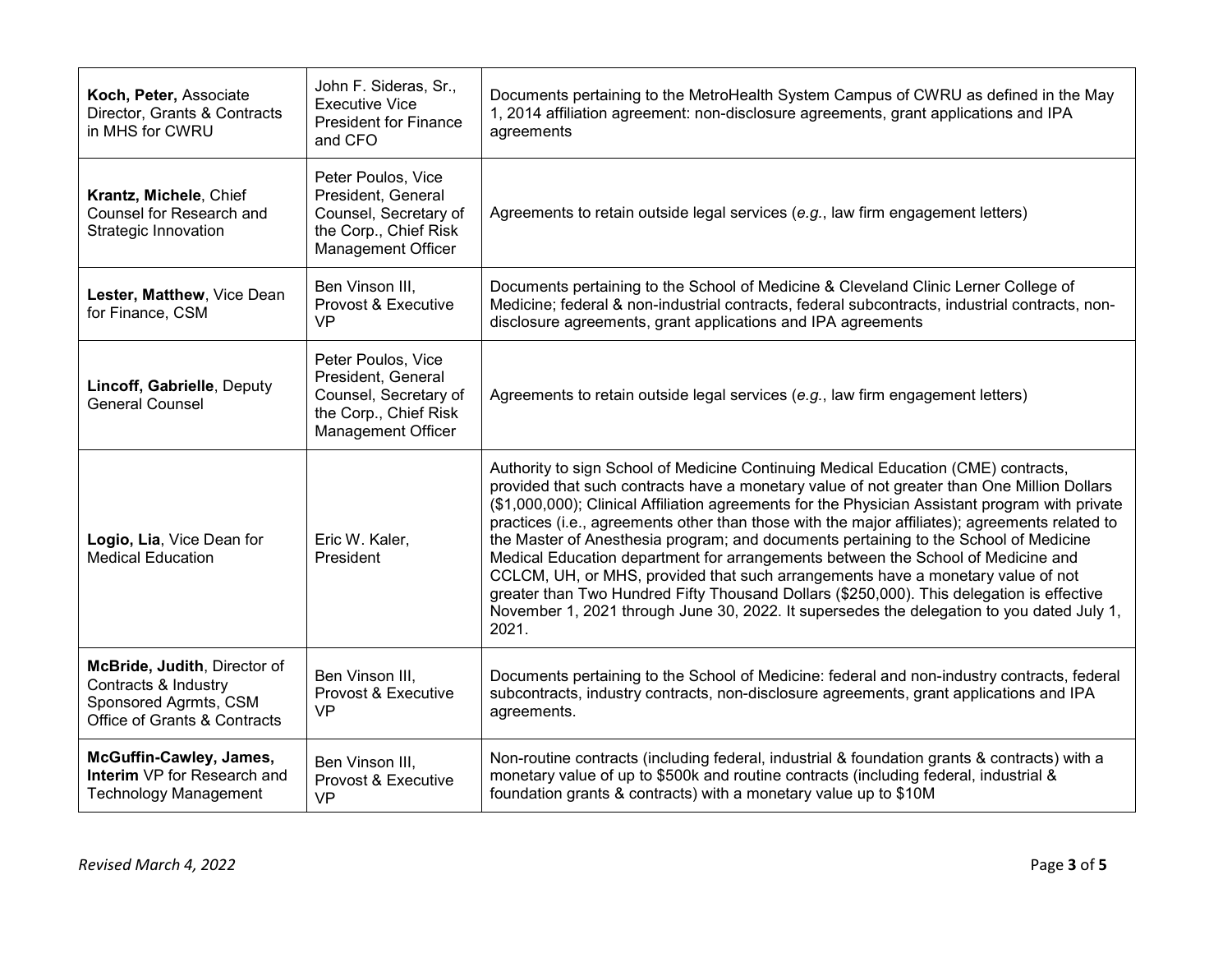| Milanich, Timothy, Director<br>of Private Investments                                                                                  | John F. Sideras, Sr.,<br><b>Executive Vice</b><br><b>President for Finance</b><br>and CFO | Invest endowment funds, funds functioning as endowment, operating funds, capital funds, or<br>student loan funds                                                                                                                                                                                           |
|----------------------------------------------------------------------------------------------------------------------------------------|-------------------------------------------------------------------------------------------|------------------------------------------------------------------------------------------------------------------------------------------------------------------------------------------------------------------------------------------------------------------------------------------------------------|
| Moss, Carol, Senior VP for<br>University Relations &<br>Development                                                                    | Eric W. Kaler,<br>President                                                               | Contracts related to your scope of responsibility within the University with a monetary value<br>of up to \$250,000                                                                                                                                                                                        |
| Musil, Carol, Dean, FPB<br>School of Nursing                                                                                           | Ben Vinson III,<br>Provost & Executive<br><b>VP</b>                                       | School of Nursing affiliation agreements                                                                                                                                                                                                                                                                   |
| Pendergast, Daniel, Sr.<br><b>Director of Operations</b>                                                                               | Ben Vinson III.<br>Provost & Executive<br><b>VP</b>                                       | Within your scope of responsibility as Director, Technology Transfer Biomedical Licensing,<br>non-disclosure agreements, patent office forms, and material transfer agreements                                                                                                                             |
| Reimschisel, Tyler, Founding<br>Associate Provost for<br>Interprofessional Education,<br><b>Research and Collaborative</b><br>Practice | Ben Vinson III.<br>Provost & Executive<br><b>VP</b>                                       | Documents and contracts related to interprofessional education affiliation agreements with<br>community organizations, businesses and agencies.                                                                                                                                                            |
| Richards, Barbara, CSM<br>Senior Grants Manager                                                                                        | Ben Vinson III,<br>Provost & Executive<br><b>VP</b>                                       | Documents pertaining to the School of Medicine & Cleveland Clinic Lerner College of<br>Medicine; non-federal contracts & non-federal SUB contracts; federal & non-industrial<br>contracts, federal subcontracts, industrial contracts, non-disclosure agreements, grant<br>applications and IPA agreements |
| Richards, Dawn, Assistant<br>Director at the Cleveland<br>Clinic Lerner College of Med.                                                | Ben Vinson III.<br>Provost & Executive<br><b>VP</b>                                       | Documents pertaining to the School of Medicine & Cleveland Clinic Lerner College of<br>Medicine; federal & non-industrial contracts, federal subcontracts, industrial contracts, non-<br>disclosure agreements, grant applications and IPA agreements                                                      |
| Schenkel, Joan, Associate<br>Vice President for Research                                                                               | Ben Vinson III,<br>Provost & Executive<br><b>VP</b>                                       | Non-routine contracts (including federal, industrial & foundation grants & contracts) with a<br>monetary value of up to \$500k and routine contracts (including federal, industrial &<br>foundation grants & contracts) with a monetary value up to \$10M                                                  |
| Schiemann, William, Vice<br>Dean for Research, CSM                                                                                     | Ben Vinson III, Provost<br>& Executive VP                                                 | Federal & non-industrial contracts, federal subcontracts, industrial contracts, non-disclosure<br>agreements, grant applications, and IPA agreements                                                                                                                                                       |
| Stark, Lou, VP for Student<br>Affairs                                                                                                  | Eric W. Kaler,<br>President                                                               | Contracts related to your scope of responsibility within the University with a monetary value<br>of up to \$100,000                                                                                                                                                                                        |